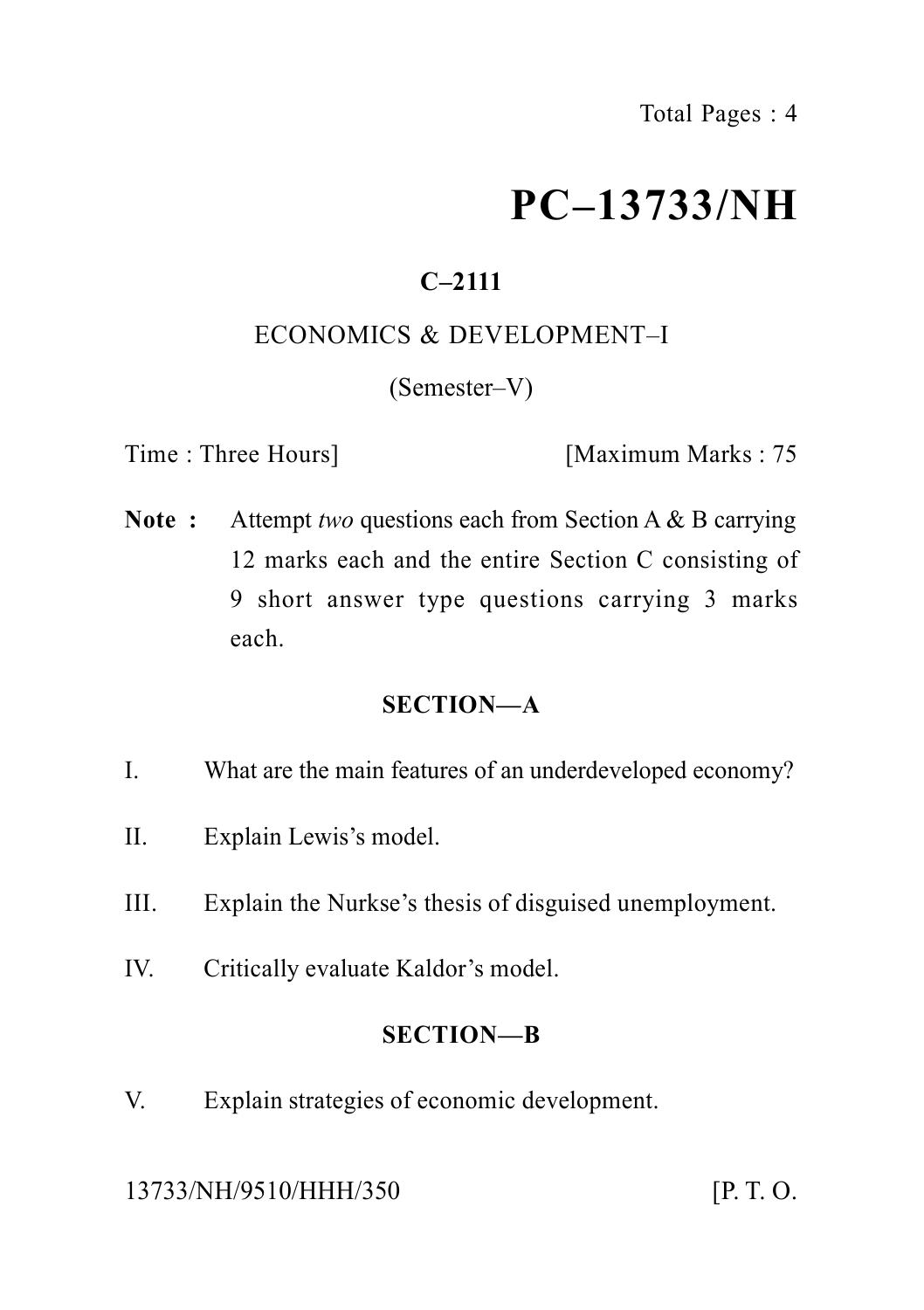- VI. Explain Rostow's stages of growth.
- VII. What is the need of planning? Explain its objectives and strategies.
- VIII. Explain export promotion and important substitution strategy.

### **SECTION—C**

## **(Compulsory Question)**

- IX. Write short notes on the following :
	- 1. Growth *Vs*. Development.
	- 2. Capital formation.
	- 3. Innovation.
	- 4. Natural rate of growth.
	- 5. Big Push.
	- 6. Choice of techniques.
	- 7. Input output analysis.
	- 8. Critical minimum effort.
	- 9. Poverty.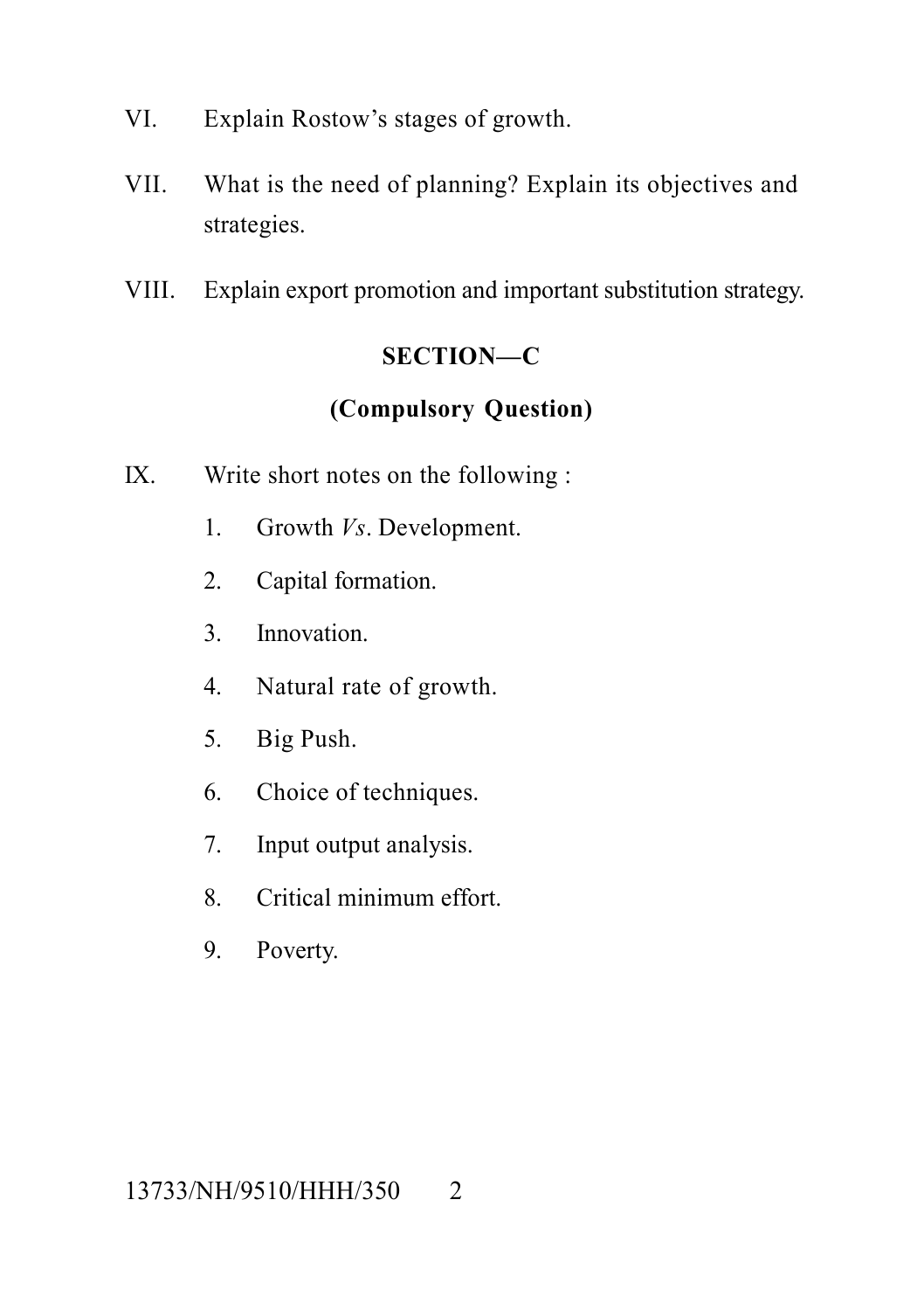#### **PUNJABI VERSION**

ਨੋਟ : ਭਾਗ A ਅਤੇ B ਵਿਚੋਂ *ਦੋ–ਦੋ* ਪਸ਼ਨ ਕਰੋ। ਹਰੇਕ ਪਸ਼ਨ ਦੇ <u>।2 ਅੰਕ ਹਨ। ਭਾਗ C ਸਾਰਾ ਕਰੋ। ਇਸ ਵਿਚ 9 ਸੰਖੇਪ ਉੱਤਰ</u> ਵਾਲੇ ਪਸ਼ਨ 3-3 ਅੰਕਾਂ ਦੇ ਹਨ।

#### **ਭਾਗ—** $A$

- ਇਕ ਵਿਕਾਸਸ਼ੀਲ ਅਰਥਵਿਵਸਥਾ ਦੀਆਂ ਮੱਖ ਵਿਸ਼ੇਸ਼ਤਾਵਾਂ ਕੀ  $\mathbf{I}$  $\overline{d} \overline{d}$
- ਲੇਵਿਸ ਦੇ ਮਾੜਲ ਦੀ ਵਿਆਖਿਆ ਕਰੋ।  $\Pi$
- ਨਰਕਸੇ ਦੇ ਛਪੀ ਹੋਈ ਬੇਰਜ਼ਗਾਰੀ ਦੇ ਸਿਧਾਂਤ ਦੀ ਵਿਆਖਿਆ  $III$ ਕਰੋ।
- ਕਾਲਡਰ ਦੇ ਮਾਡਲ ਦਾ ਆਲੋਚਨਾਤਮਕ ਮੁਲਾਂਕਣ ਕਰੋ।  $\mathbf{I} \mathbf{V}$

#### ਕਾਗ $R$

- ਆਰਥਿਕ ਵਿਕਾਸ ਦੀਆਂ ਰਣਨੀਤੀਆਂ ਦੀ ਵਿਆਖਿਆ ਕਰੋ।  $\mathbf V$
- ਰੋਸਟੋ ਦੇ ਵਿਕਾਸ ਦੇ ਪਤਾਅ ਸਿਧਾਂਤ ਦੀ ਵਿਆਖਿਆ ਕਰੋ। VI —
- ਯੋਜਨਾਬੰਦੀ ਦੀ ਕੀ ਜ਼ਰਰਤ ਹੈ? ਇਸ ਦੇ ੳਦੇਸ਼ਾਂ ਅਤੇ ਰਣਨੀਤੀਆਂ VII. ਦੀ ਵਿਆਖਿਆ *ਕ*ਰੋ।
- VIII. ਨਿਰਯਾਤ ਵਧਾੳ ਅਤੇ ਆਯਾਤ ਬਦਲਵੀਂ ਰਣਨੀਤੀ ਦੀ ਵਿਆਖਿਆ ਕਰੋ।

13733/NH/9510/HHH/350  $[P, T, O]$ 3